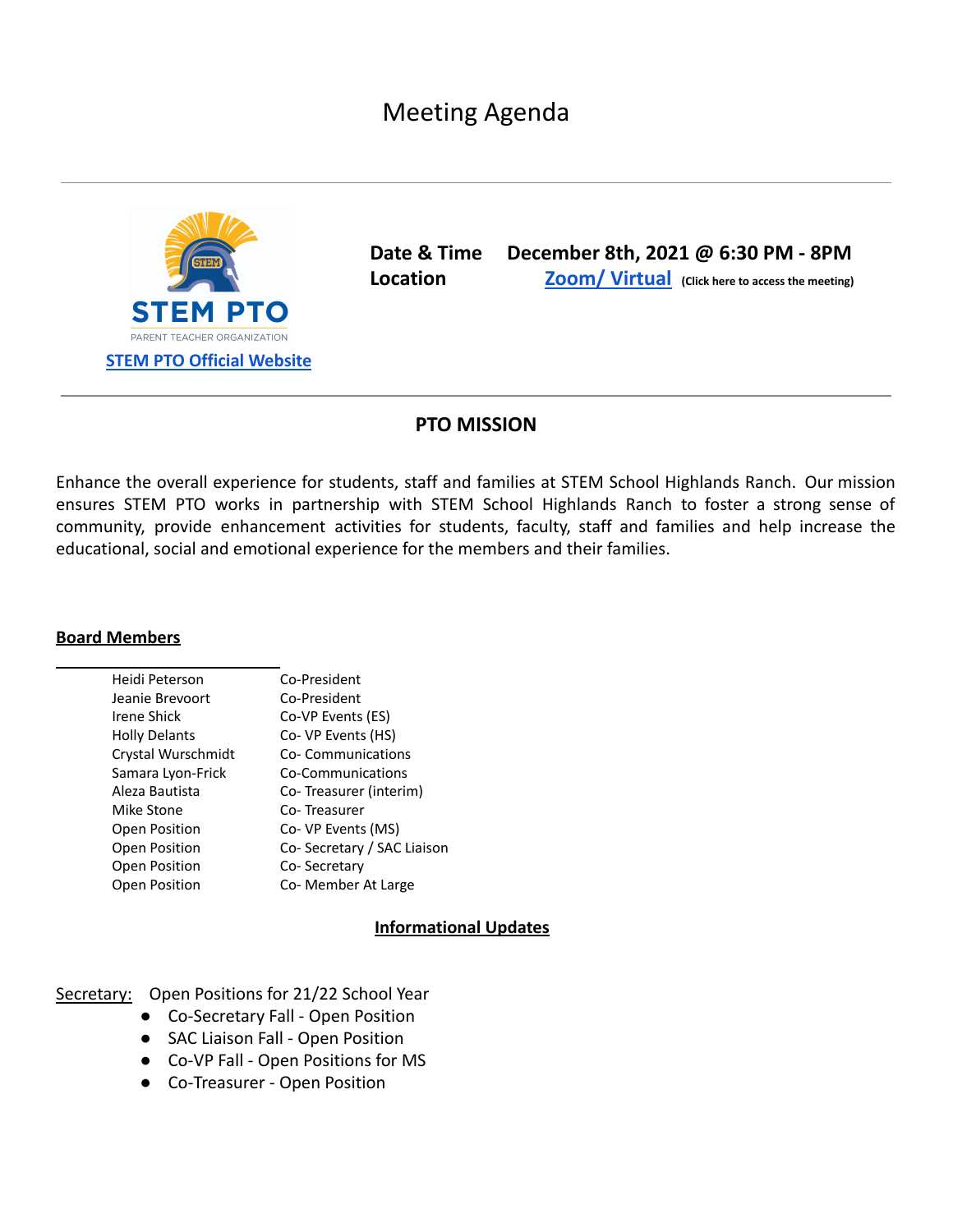## **Agenda Items**

| O<br>$\bigcirc$                          | Call Meeting to Order -<br>President Read Mission Statement - Jeanie to read<br>Secretary Roll Call - Heidi                                                                                                                                                                                                          | 6:30 PM- 6:35 PM                |
|------------------------------------------|----------------------------------------------------------------------------------------------------------------------------------------------------------------------------------------------------------------------------------------------------------------------------------------------------------------------|---------------------------------|
| $\bigcirc$<br>$\bigcirc$<br>$\bigcirc$   | Approve Agenda & Minutes (Crystal)<br>December 2021 Agenda<br>Review and Approve Unapproved minutes<br>November 2021 meeting minutes<br>Review open positions                                                                                                                                                        | 6:35 PM- 6:40 PM<br><b>VOTE</b> |
|                                          | Bernadette from STEM Center for Strength                                                                                                                                                                                                                                                                             | 6:50 PM - 7:00 PM               |
|                                          | Presidents Report: (Heidi and Jeanie)                                                                                                                                                                                                                                                                                | 7:00 PM - 7:10 PM               |
| $\bigcirc$<br>О<br>$\bigcirc$<br>О       | Update STATE of STEM, November 30th<br>STEM Gives! Update - Campaign extended until January 14th<br>Volunteer committee for STEMFest (March 2022), utilizing Membership ToolKit -<br>We are looking to host our Jan meeting in person at the STEM Center for Strength,<br>depending on covid restrictions, if any. - |                                 |
| О                                        | Co-VP Events: (Holly and Irene)<br>Irene to create video of Kings app to connect to PTO Share with Irene previous, annual list of<br>events to work from To create 2022 events? Saw an email about a skate night and restaurant<br>nights!                                                                           | 7:10 PM -7:20 PM                |
| О                                        | Co-Communications: (Crystal and Samara)<br>Milk Caps for Moola/Box Tops Contest, announce winners, and prizes to be handed out on<br>Friday \$25. Target gift cards                                                                                                                                                  | 7:25 PM - 7:30 PM               |
| $\circ$<br>$\bigcirc$<br>О<br>$\bigcirc$ | Hospitality Report: (Jeanie)<br>Teacher favorite things spreadsheet- shared<br>Cookie exchange- extra cookies- holiday ideas - Dec 15 7:45-8:45-<br>Nail down spring events<br>Funds of After Prom-voting form                                                                                                       | 7:30 PM - 7:40 PM               |

○ Request- light breakfast on January 3rd for teachers/staff